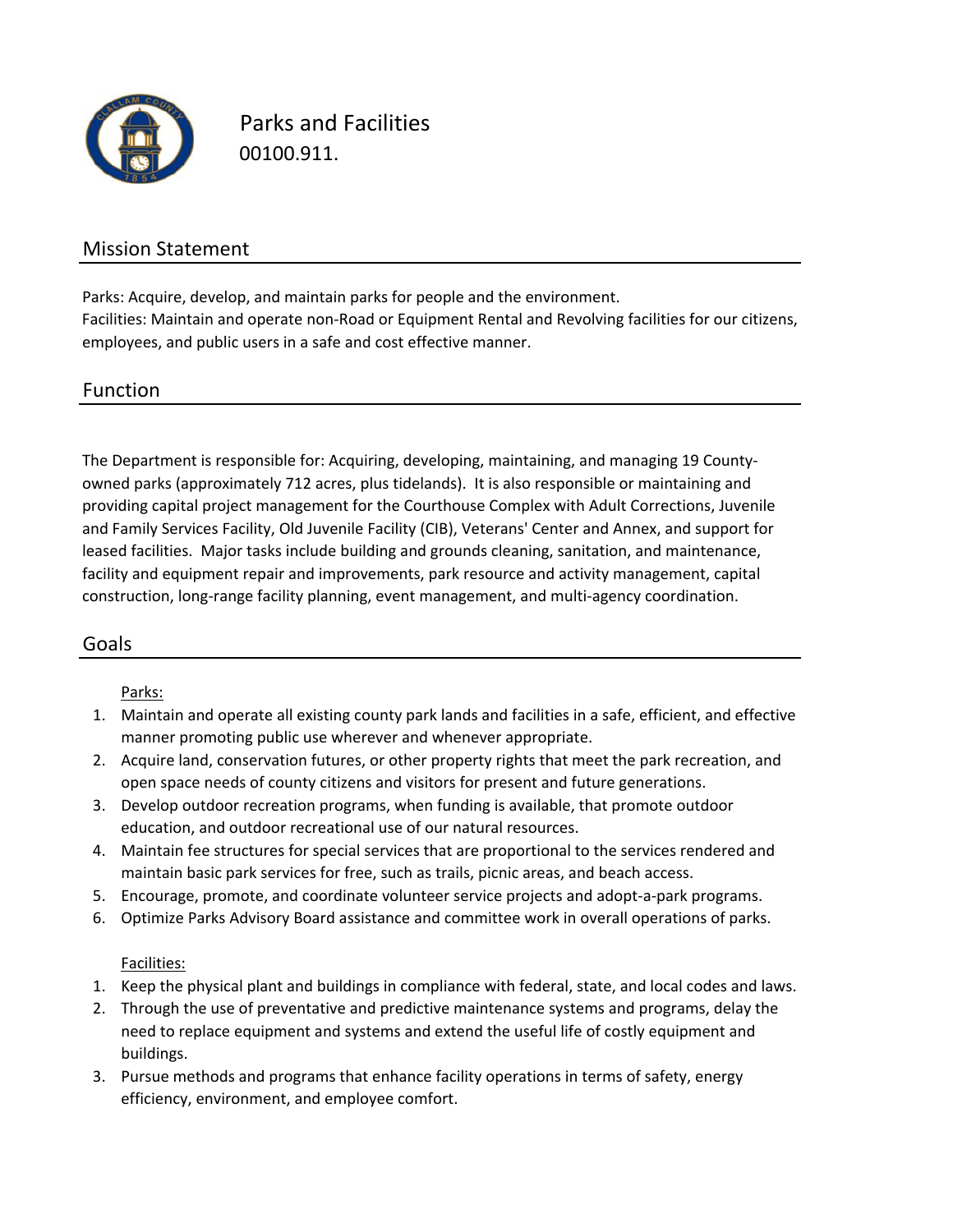## Workload Indicators

|                                                | 2008 Actual | 2009 Actual | 6/30/10 Actual |
|------------------------------------------------|-------------|-------------|----------------|
| Number of Parks                                | 18          | 19          | 19             |
| Park Acreage                                   | 705         | 713         | 713            |
| <b>Overnight Camping Vehicles - Dungeness</b>  | 5,918       | 6,081       | 2,272          |
| <b>Overnight Camping Vehicles - Salt Creek</b> | 9,366       | 10,668      | 3,555          |
| Camp David Jr - Camp Groups                    | 67          | 63          | 40             |
| Camp David Jr - Total Campers                  | 2,568       | 2,228       | 1,117          |
| <b>Group Shelter Reservations - Dungeness</b>  | 37          | 47          | 16             |
| Group Shelter Reservations - Salt Creek        | 74          | 85          | 40             |
| Number of Boat Launch Facilities               | 6           | 6           | 6              |
| <b>Full Service Restrooms</b>                  | 15          | 16          | 16             |
| Vault Toilet System                            |             |             |                |
| Number of On-Site Residences                   | 4           | 4           | 4              |
| Parks - Pedestrian Trail Mileage               | 13.3        | 13.3        | 13.3           |
| Parks - Equestrian Trail Mileage               | 6.7         | 6.7         | 6.7            |
| Non-Parks Buildings Maintained                 | 6           | 6           | 6              |

## Grant Funding Sources

This fund does not receive any grant revenue.

### Revenues

|                                       | 2008 Actual | 2009 Actual | 6/30/10 Actual | 2011 Budget |
|---------------------------------------|-------------|-------------|----------------|-------------|
| Taxes                                 | 35,091      | 39,239      | 15,647         | 39,800      |
| <b>Licenses and Permits</b>           |             |             |                |             |
| Intergovernmental Revenues            | 22,762      | 28,193      | 15,192         | 18,000      |
| <b>Charges for Goods and Services</b> | 113,888     | 75,401      | 3,499          | 77,100      |
| <b>Fines and Forfeits</b>             |             | 0           |                | 0           |
| Miscellaneous Revenues                | 404,301     | 467,197     | 161,295        | 368,360     |
| <b>Other Financing Sources</b>        |             |             |                | 200         |
| Transfers In                          |             | 0           |                | 0           |
| <b>General Tax Support</b>            | 1,251,894   | 1,310,864   | 710,537        | 1,476,702   |
| Total                                 | \$1,827,936 | \$1,920,894 | \$906,170      | \$1,980,162 |

## Expenditures

|                                   | 2008 Actual | 2009 Actual | 6/30/10 Actual | 2011 Budget |
|-----------------------------------|-------------|-------------|----------------|-------------|
| Salaries and Wages                | 808,648     | 865,585     | 405,606        | 863,472     |
| <b>Personnel Benefits</b>         | 284,749     | 313,471     | 156,850        | 346,365     |
| <b>Supplies</b>                   | 161,907     | 167,678     | 77,132         | 154,635     |
| <b>Other Services and Charges</b> | 426,056     | 417,302     | 204,136        | 452,315     |
| Intergovernmental Services        | 38,764      | 43,812      | 11,765         | 39,800      |
| <b>Capital Outlays</b>            |             |             |                | ΟI          |